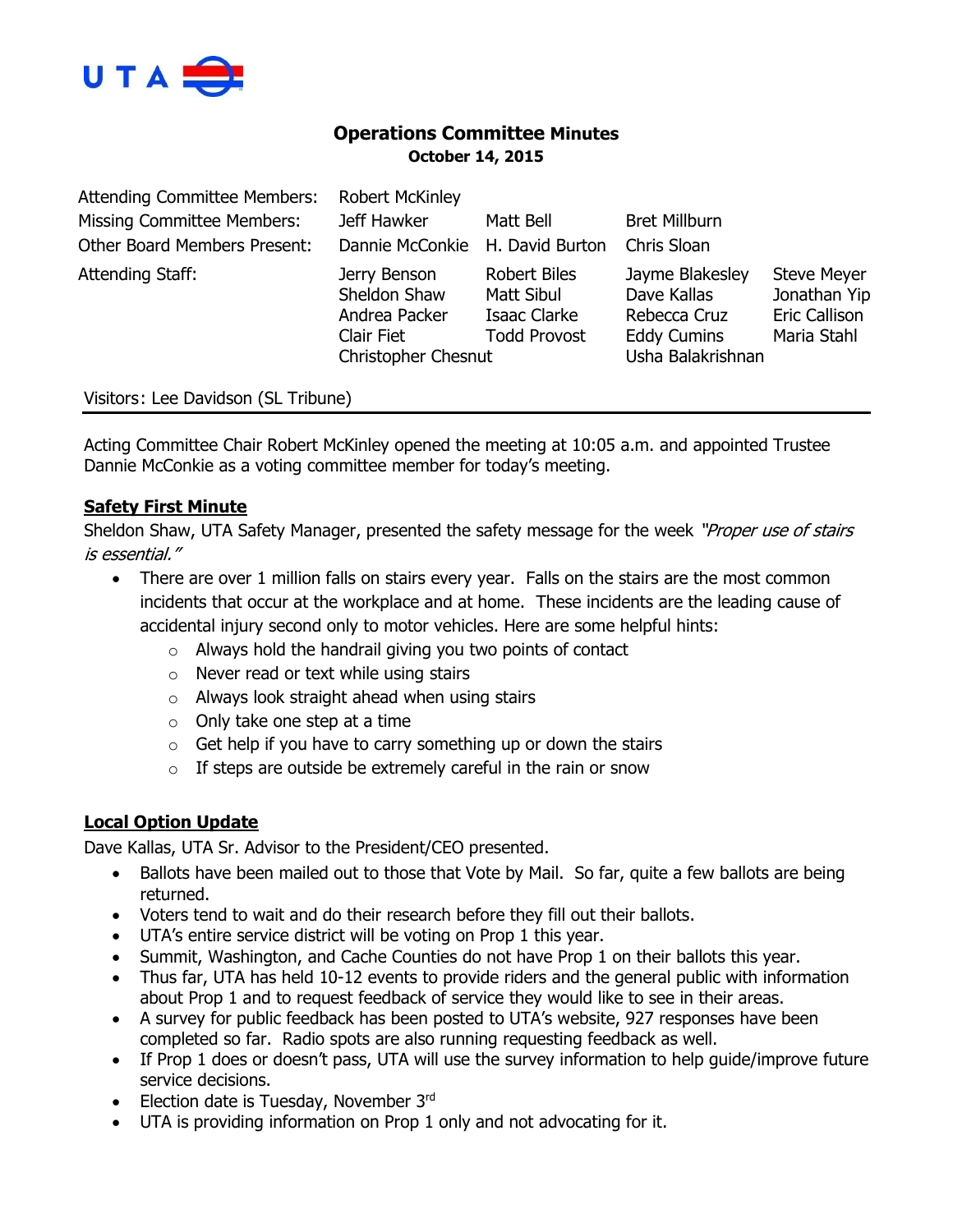• The statement against Prop 1 in the Davis County voter information packet contains inaccurate information (stating the money raised in Davis County will be spent in Salt Lake).

Acting Committee Chair McKinley requested the results of the surveys be shared with the committee after the information has been compiled.

Trustee Dannie McConkie asked if Prop 1 passes, if the monies collected within that county will remain/be used for service within that county. Mr. Kallas stated they would.

# **August Change Day Update**

Christopher Chesnut, UTA Sr. Manager of Integrated Service Planning presented.

- August 2015 Initial Results
- Process of Identifying Improvements
	- o Customer Comments
	- o Direct Observation
	- $\circ$  Demand Modeling TBEST (Transit Boarding Estimation Tool)
	- $\circ$  Estimated IPR (how much spent on service vs rate of return)
- Added service in Weber/Davis County
	- $\circ$  612 Washington Blvd
	- $\circ$  603 Ogden Transit Station/Weber State
	- $\circ$  470 Ogden/SLC
	- o Changes consisted of improved Saturday service and route frequency

Acting Committee Chair McKinley asked where the money came from to make the service changes. Jerry Benson, UTA Interim President/CEO explained the money came from savings in fuel, sales tax revenue, and approximately 20% from passenger revenues.

- Added service in Salt Lake County
	- $\circ$  Route  $6-6$ <sup>th</sup> Avenue
	- $\circ$  Route 2X 200 South Express
	- $\circ$  Route 39 3900 South
	- $\circ$  Route 45 4500 South
	- $\circ$  Route 220 Highland/2000 East
	- $\circ$  Route 54 5400 South
	- $\circ$  Route 240 Dixie Valley
	- o Route 516 Poplar Grove
	- o Changes consisted of improved Sunday service and route frequency
	- o All TRAX Sunday service now matches Saturday's TRAX service
- Added service in Utah County
	- o Added 10 trips a day on Route 841 Orem/UVU
- Summary of Service Added (from April 2015 to August 2015)
	- o Miles and Hours of Service Before/After Changes
		- **Bus Weekday** 
			- $\bullet$  Miles 54,311 to 56,034 (a difference of 1,723 miles or 3%)
			- Hours  $-3,250$  to 3,363 (a difference of 113 hours or 3%)
		- Bus Saturday
			- $\bullet$  Miles 21,016 to 23,536 (a difference of 2,519 miles or 12%)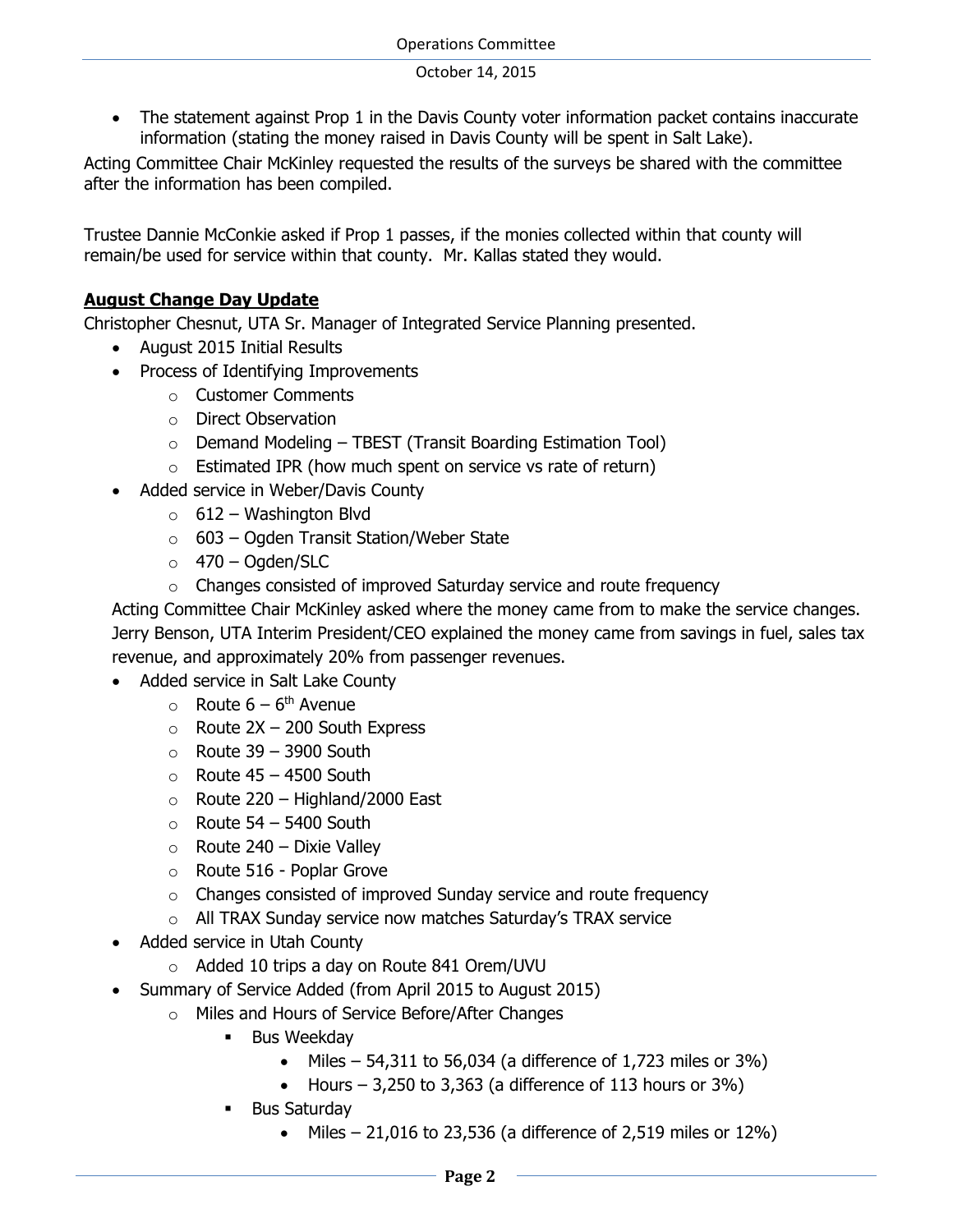- Hours  $-1,262$  to 1,408 (a difference of 147 hours or 12%)
- Bus Sunday
	- $\bullet$  Miles 4,325 to 5,683 (a difference 1,357 miles or 31%)
	- Hours  $-255$  to 346 (a difference of 91 hours or 36%)
- Rail Weekday
	- $\bullet$  Miles 13,469 to 13,805 (a difference of 336 miles or 3%)
	- Hours  $-507$  to 515 (a difference of 8 hours or 2%)
- Rail Saturday
	- $\bullet$  Miles 10,258 to 10,642 (a difference of 384 miles or 4%)
	- Hours  $-389$  to 423 (a difference of 34 hours or  $9\%$ )
- Rail Sunday
	- Miles  $-5,270$  to 6,435 (a difference of 1,165 miles or 22%)
	- Hours  $-228$  to 293 (a difference of 65 hours or 28%)
- o Paratransit service was also changed. The full impact is still being evaluated but preliminary results show an approximate 2-3% increase in cost and ridership.

Acting Committee Chair McKinley inquired as to why paratransit service was expanded. Mr. Chesnut explained that federal guidelines stipulate that complimentary service on Paratransit needs to be provided when service is added to bus and rail.

- Public Outreach
	- o Radio Liners
	- $\circ$  Direct Mailers (sent to all residents living within 1/4 mile of the routes)
	- o Bus Stops (information posted on 2,000 stops)
	- o SMS Text Messages (about 4,000 hits per day)
	- $\circ$  Geo Locating (advertising that appears on mobile phone screens while in location of specific routes)
	- o Social Media (blog posts)
	- o Earned Media (newspaper agencies)
	- $\circ$  Internal Announcements on buses and trains (an automatic announcement that plays when a bus hits a certain point on the route). Something new that's never been done before.
- Summary of Ridership Results (on the routes that had improved service)
	- o Bus Service (2014 to 2015)
		- **•** Weekday  $6,884$  to  $7,782$  (13% change)
		- **Saturday 4,782 to 5,896 (23% change)**
		- **Sunday** 354 to 1,461 (313\% change)
	- o Rail Service (2014 to 2015)
		- **•** Weekday  $-1,174$  to 1,297 (11% change)
		- Saturday 1,115 to 1,176 (6% change)
		- **Sunday 16,805 to 19,210 (14% change)**
- Customer Comments
	- o Social Media
		- $\circ$  Customers who called in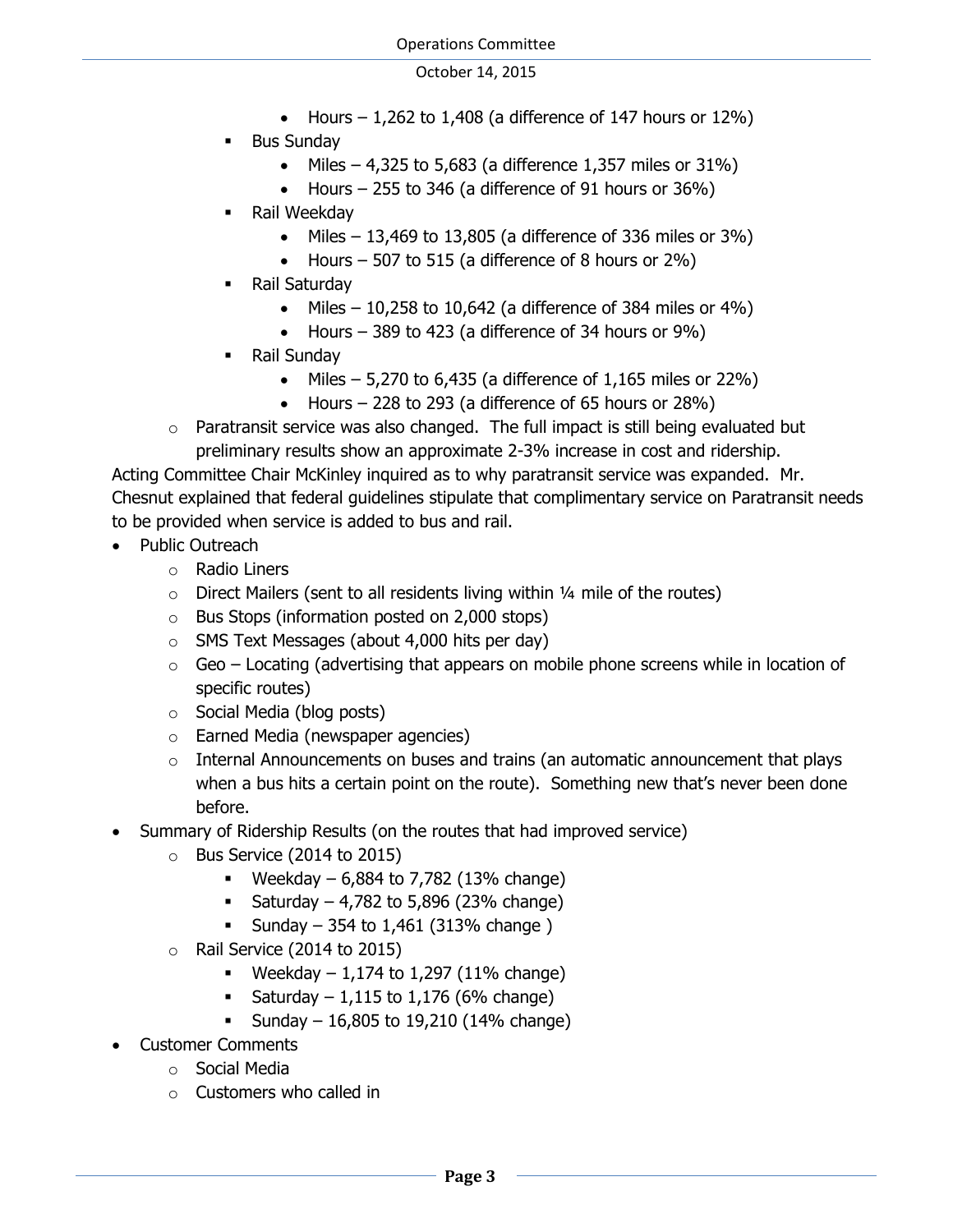Operations Committee

October 14, 2015

Acting Committee Chair McKinley stated he was impressed with the information presented and expressed appreciation for the expansion of service. Mr. Chesnut said the changes have been positive and calls of appreciation from the public have been coming in to UTA.

Trustee McConkie asked if UTA typically sees an increase in service around the holidays. Mr. Benson explained UTA loses some riders when college is out, but evening and weekday ridership on TRAX and FrontRunner tends to be really strong.

# **Operations Business Update – Mt. Ogden Business Unit (MOBU)**

Eddy Cumins, UTA Regional General Manager of the Mt. Ogden Business Unit presented

- MOBU Facts
	- o Total Employees: 185
		- **Service Delivery: 139**
		- Maintenance: 42
		- Admin Support: 4
	- o Fleet: 94 Buses
	- o Routes: 25
	- o Counties Served: Weber, Davis, and Box Elder
	- o Ridership:
		- Average Weekday Ridership: 12,000
		- Average Saturday Ridership: 4,700
		- Average Sunday Ridership: 1,100
		- Total Ridership YTD: 2,219,545
- Event Service
	- o Ogden Temple Open House (Weber County)
		- **•** 7,395 Riders
	- o Hill AFB Air Show (Davis County)
		- **6,783 Riders**
	- o Peach Days (Box Elder County)
		- **2,460 Riders**
- Mission, Vision, and Strategy
	- $\circ$  "The primary purpose of the Mt. Ogden Business Unit (MOBU) is to create a better quality of life for customers, employees, and tax payers by providing superior bus service to Weber, Davis, and Box Elder County residents. The MOBU exist to serve the public. As stated in the company's mission statement "Utah Transit Authority strengthens and connects communities enabling individuals to pursue a fuller life with greater ease and convenience by leading through partnering, planning, and wise investment of physical, economic, and human resources." The business unit will accomplish this mission by pursuing operational excellence in everything we do."
- 2015 Key Priorities
	- o Implementing UTA WAY
		- **Safety**
		- **Employee Engagement**
		- **Customer Service**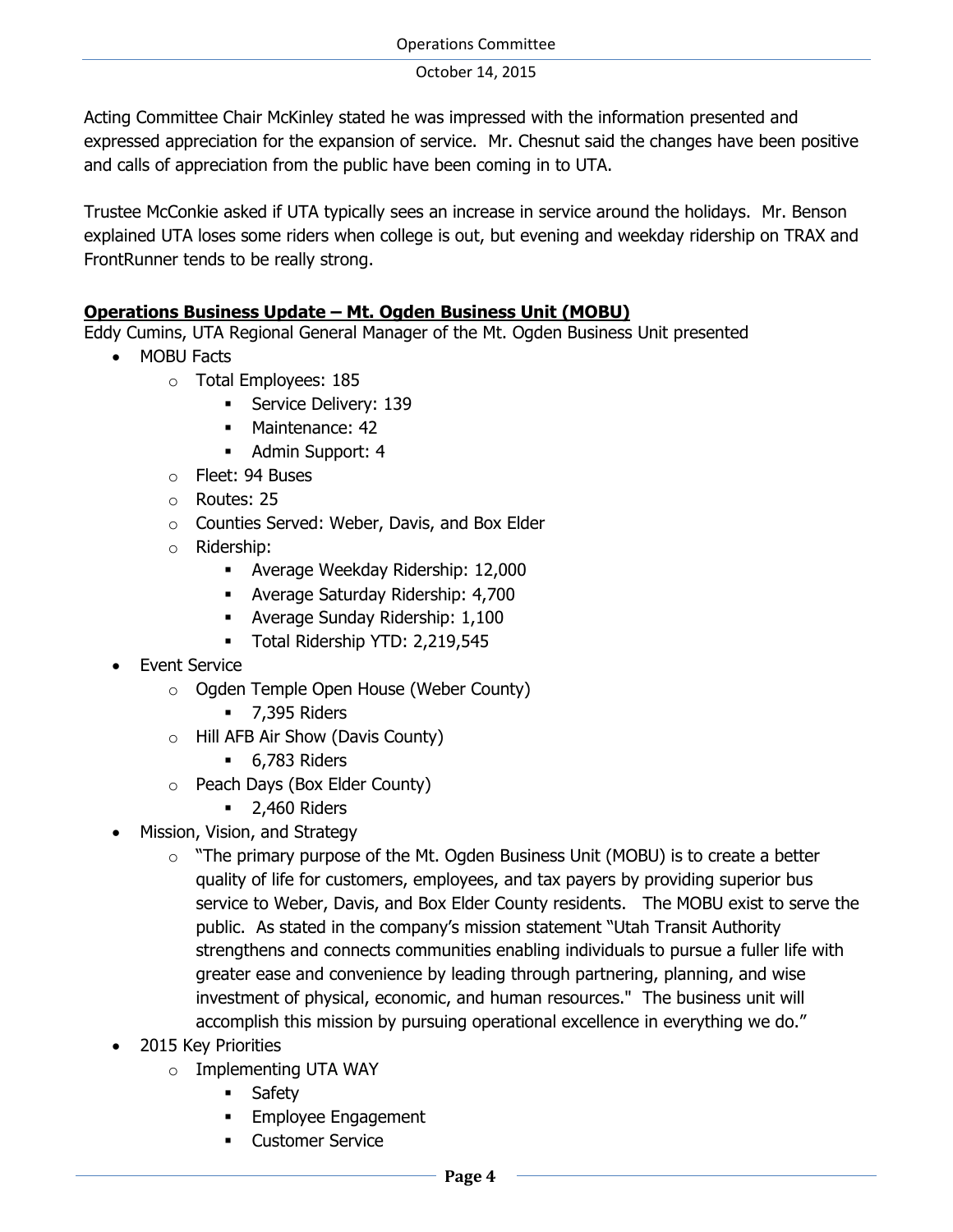- **Pursing Operational Excellence**
- **Achieving Results**
- Key Performance Indicators
	- o YTD Performance:
		- Cost per Hour  $$34.11$  is over the goal of  $$33.71$  by  $1\%$
		- Ridership 2,219,545 is below the goal of 2,323,968 by 4%
		- $IPR $5.29$  exceeds the goal of \$5.44 by 3%
		- Budget  $$8,506,555$  exceeds the goal of  $$9,215,842$  by  $8\%$
		- Cost per Mile  $$1.02$  exceeds the goal of  $$1.36$  by 25%
		- Reliability 94.7% exceeds the goal of 94.5% by 0.2%
		- Voice of the Customer (VOC) Road Calls 34,417 exceeds the goal of 20,266 by 70%.
			- Mr. Cumins explained that road calls have always been measured but through the MOBU Lean journey, they shifted the focus from measuring maintenance, to how the road calls affect the customers and then made adjustments so there's minimal impact to the customer.
		- $\blacksquare$  Miles per Gallon 5.07 exceeds the goal of 4.85 by 5%
		- Accidents .55 exceeds the goal of .80 by 31%
		- Fleet In-Service Rate  $-91\%$  exceeds the goal of 88% by 3%
- Performance from 2011 to 2015
	- $\circ$  Reliability Improvement of 3% (up from 92.3% to 94.7%)
	- $\circ$  Avoidable Accidents Improvement of 44% (up from 0.99 to 0.55)
	- $\circ$  Miles per Gallon Improvement of 9% (up from 4.66 to 5.07)
	- $\circ$  Road Calls Improvement of 238% (up from 10,178 to 34,417)
- Current Challenges
	- $\circ$  Ridership A 12 month rolling average chart shown reflects a lot of volatility in ridership from 2000 to 2015. Mr. Cumins specifically pointed out a big drop from August 2012 to August 2014 which was determined to have a direct correlation to Weber State University implementing a \$20 annual charge for student transit passes. Mr. Cumins worked with the university to change this practice and Weber State ridership has been climbing back up ever since.
		- **Weber State University Ridership** 
			- Total Ridership
				- $\circ$  2011/2012 vs 2013/2014 = 19% decline
				- $\circ$  2013/2014 vs 2014/2015 = 11% increase
			- Bus Ridership
				- $\degree$  2011/2012 vs 2013/2014 = 29% decline
				- $\circ$  2013/2014 vs 2014/2015 = 7% increase
		- Ridership Initiatives August Change Day
			- Increased Saturday Frequency
				- $\circ$  Route 470: +21%
				- $\circ$  Route 603: +29%
				- $\circ$  Route 612: +23%
			- Route 645 (Servicing Dee Events Center)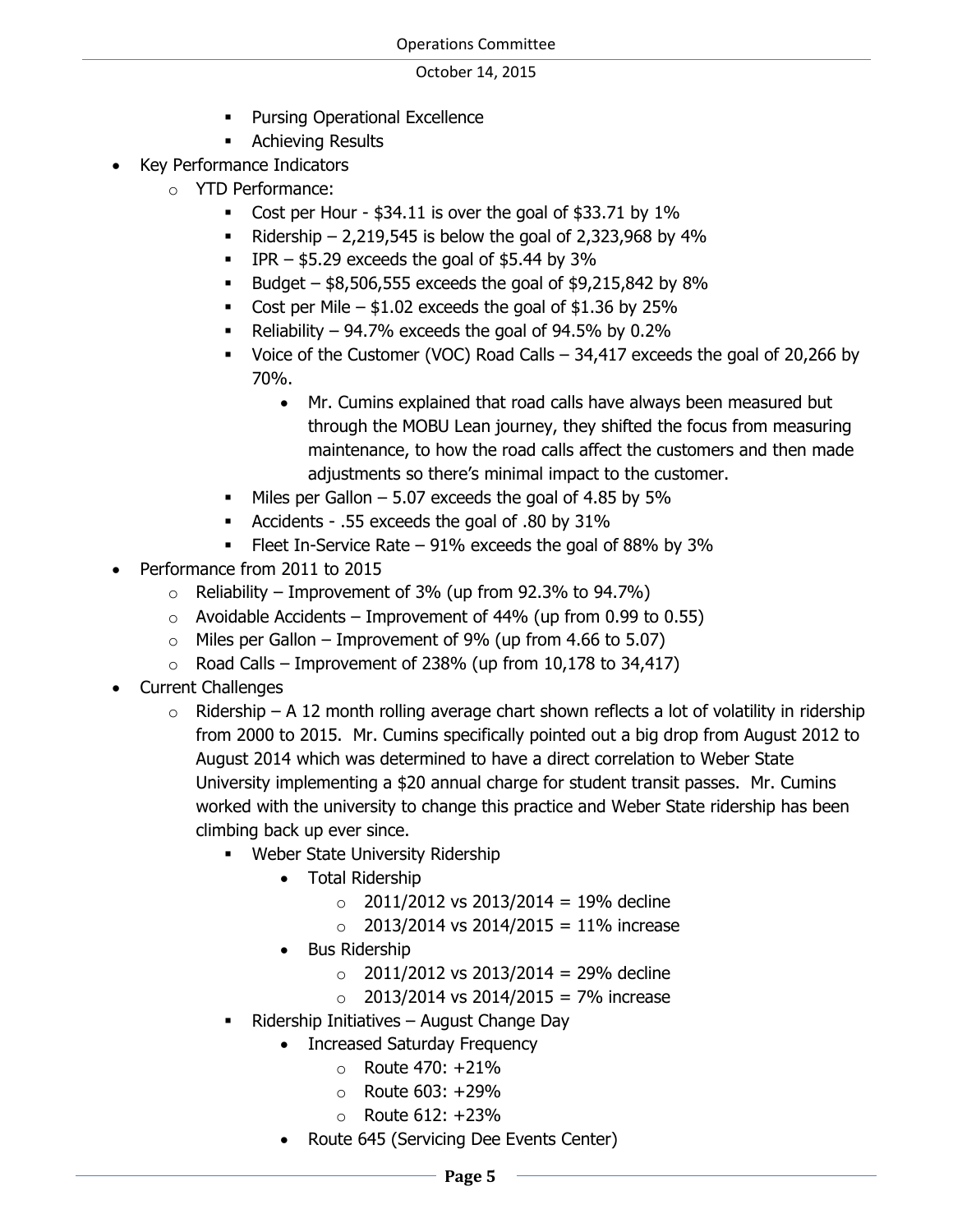- o WSU Taps up 407%
- System Redesign
	- o Market Segmentation
	- o Customer Feedback
		- **•** Open Houses
		- **Den UTA**
- o Maturing Assets
	- Assets Strategy 2006 Gillig Buses
		- 2006 Gillig Bus Fleet = 25% of Ogden's buses
		- Condition Based Replacement Strategy (Data Driven Decisions)
			- $\circ$  An assessment of the copper and iron levels in the engine is performed each time the oil is changed
		- Engine Replacements required: 23
			- o 7 Engine Replacements in 2015
			- $\circ$  16 Engine Replacements in 2016
		- Transmission Replacements required: 22

# **Review of August Performance Dashboards**

Mr. Benson presented.

- YTD Ridership is up 0.08% compared to the same period in 2014 (the second month this year that ridership has been higher than last year)
- YTD IPR of \$3.81 exceeds the goal of \$4.01 (keeping operating expenses down)
- YTD System On-Time Reliability of 93.28% exceeds the goal of 92.23% (bus is doing well but Rail is struggling)

Trustee McConkie asked if UTA anticipates the savings in fuel to continue. Bob Biles, UTA Vice President of Finance stated that fuel prices are expected to stay down so fuel savings should continue.

Board Chair H. David Burton asked what the IPR number would look like if the savings in fuel was taken out. Mr. Benson stated an analysis would be done and the information would be provided at next month's meeting.

# **Shingo Achievement Presentation**

Mr. Benson and Jonathan Yip, UTA Manager of Operations Analysis and Planning presented.

- Mr. Benson shared the following information about the Shingo Prize and then turned the time over to Mr. Yip:
	- $\circ$  The Shingo Prize is the international gold standard of recognition for enterprise excellence
	- $\circ$  The Shingo Prize grew out of what most people know today as Lean which came out of a Japanese Toyota Production System.
	- $\circ$  Lean is a system that assures the highest levels of quality and efficiency through continuous improvement work process and engagement with employees.
	- $\circ$  The Shingo Prize is administered by the Shingo Institute at Utah State University (USU)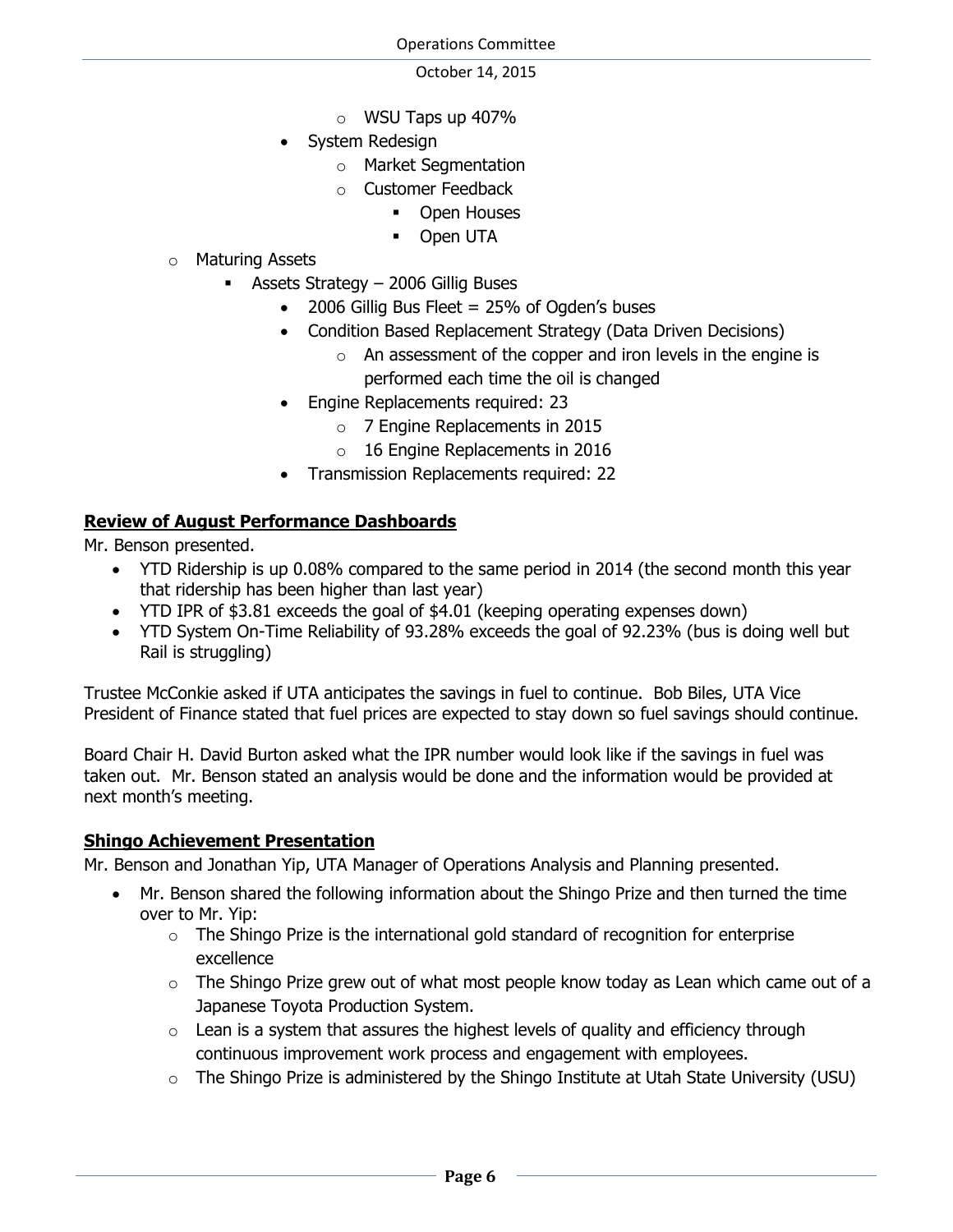- $\circ$  USU wanted to instill worldwide best practices about operational excellence and enterprise excellence and to put them together and set a criterion against which organizations that can be assessed.
- $\circ$  Organizations that demonstrate the highest level of application of these prudent principles and practices can quality for the Shingo Prize. It's a very select group.
- $\circ$  There are approximately 20 organizations that have achieved this level of recognition.
- $\circ$  UTA is fortunate to be in Utah and have the Shingo Institute and the Shingo Prize to be housed here. It provides additional opportunities to be able to attend seminars and training.
- $\circ$  Utah organization's that have received the Shingo Prize include OC Tanner, Barnes Aerospace, Autoliv and US Synthetics.
- $\circ$  Over the past few years, UTA has been learning about Shingo and the Shingo Prize; to be able to tour . UTA has had the opportunity to collaborate with other organizations using these practices and to tour the Utah facilities that have received the Shingo Prize in the past.
- $\circ$  Applying for the Shingo Prize is a learning experience. UTA is excited to be challenging for the Prize this year and is anxious to hear if the Shingo Institute determines UTA is at a level to be recognized.
- Shingo Model
	- o Results Passenger Boardings
	- o Tools On-Time Performance
- The UTA Way
- Customer Focus and Value
	- o Voice of the Customer
		- **Surveys**
		- **Service Delivery Customer Data Collection**
		- **Trans Track (Customer Comments Module)**
	- o Communication and Customer Feedback
		- **Social Media (Facebook and Twitter)**
		- **•** Community Outreach
		- **•** Community Action Teams
	- o Industry Involvement
		- American Public Transportation Association
		- **American Bus Benchmarking Group**
		- **International Standards Organization**
	- o Environmental Responsibility
		- **ISO 14001**
		- Miles per Gallon
		- **Emissions**
- Why challenge for the Shingo Prize?
	- o Operational Excellence
	- o Advance our learning
	- o Document what we accomplished
	- o Organize our effort in continuous improvement
	- $\circ$  Understand where we are in the journey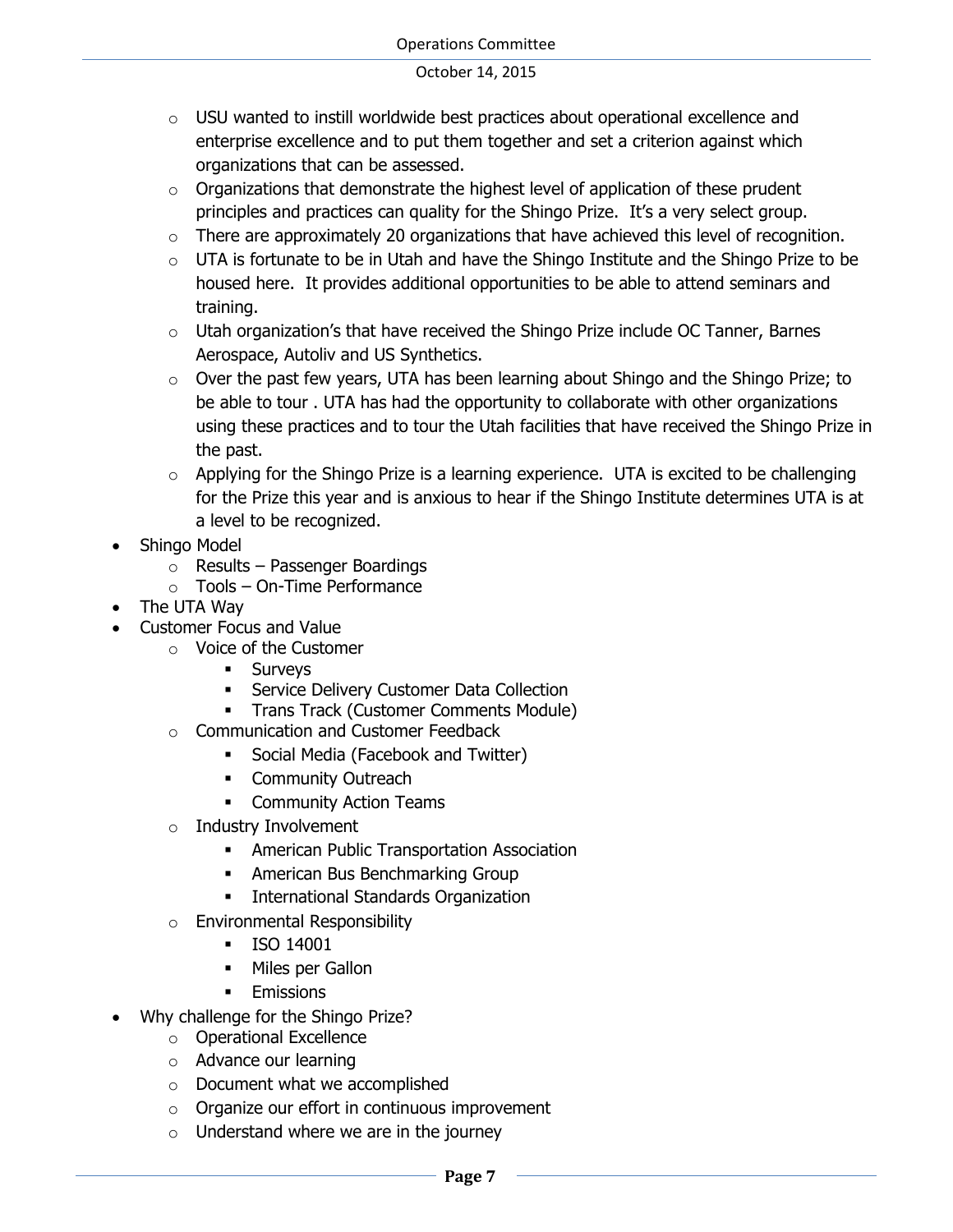- Scope
	- o Operations
	- o Customer Service
	- o Supply Chain
	- o Service Planning
	- o Information Technology
	- o Human Resources
- Shingo Application
	- o Step 1: Results Report. Submitted and accepted by Shingo.
	- o Step 2: Achievement Report. To be submitted by mid-October 2015
	- $\circ$  Step 3: Based on Achievement Report, Shingo makes a determination whether or not to do a site visit (if selected, the site visit would take place in December).
- Achievement Report
	- o Describe ideal behaviors and what systems drive these behaviors
		- **•** Continuous Improvement
		- **Enterprise Alignment**
		- **-** Cultural Enabler
- Identified UTA Systems & Tools
- Safety
	- o Safety and Security
		- **Transit Police Officers**
		- Cameras
	- o Communication
		- **Weekly/Monthly Messages**
		- **Safety Minute**
		- **Safety Campaigns**
	- o Training and Development
		- **Bus/Rail Roadeo**
		- **Safety Fai**
		- Technical Training
- Current UTA Systems
	- o Communication
	- o UTA Way
	- o Strategic Planning
	- o Employee Development
	- o Continuous Improvement
	- o Customer Focus and Value
	- o Performance Management System
	- o Safety
- Employee Development
	- o Goal Setting
		- **Goal Setting and Review Form**
	- o Recognition and Rewards
		- **Shingle Award**
		- Accident Free Awards
		- **•** Merit Pav
	- o Leadership Alignment
		- Gap Assessment
		- **Employee Assessment**
		- **Focus Groups**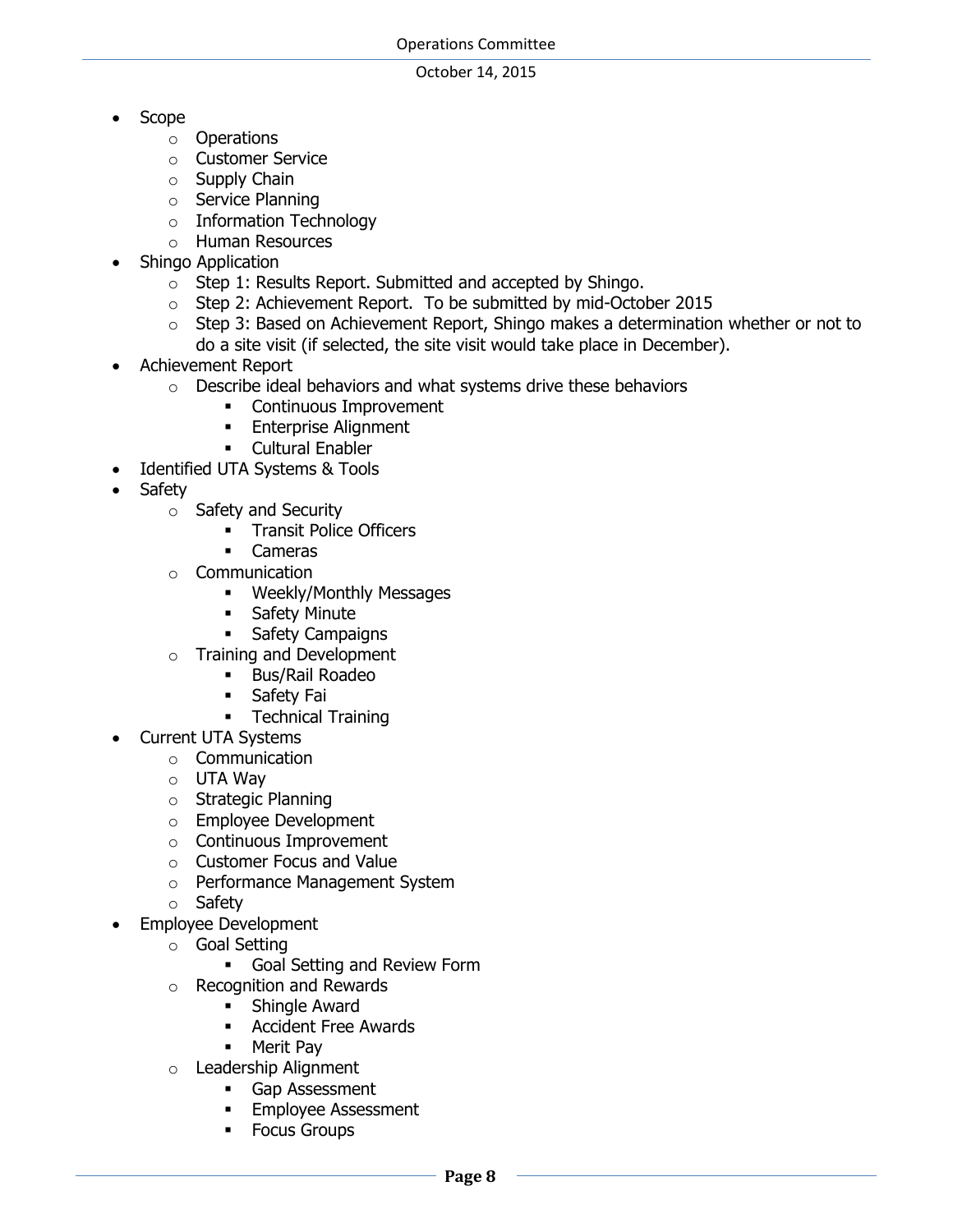- o Training, Learning, Development
	- **-** LMS (Learning Management System)
	- New Employee Orientation
	- **Technical Training**
- Continuous Improvement
	- o Continuous Improvement Management
		- **Lean Modules such as 6S and A3**
		- **•** Voice of the Customer
		- **Visual Workplace**
		- o Daily Task Management
			- Daily Task Tracking Leader Standard Boards
			- **Stand-Up Meetings**
		- o Resource Management/Efficiency
			- **-** DOWNTIME
				- Defects
				- Over-production
				- Waiting
				- Non-utilized Resources/Talent
				- Transportation
				- Inventory
				- Motion
				- Excess Processing
			- **Providing Right Service**
			- Fleet Sizing
- Next Steps with the Achievement Report: Finalize report from all sources for submission by mid-**October**

Mr. Benson stated the Shingo model forces UTA to take the results that it's achieved, then take a look under the hood and identify the systems and the culture that produced the employee behaviors that allowed UTA to achieve the results.

Acting Committee Chair McKinley expressed that it's nice to take a really great organization such as UTA and make it better by going through this process.

### **Liaison, Conference and External Committee Reports**

- Mr. Benson stated the APTA Annual Conference was held in San Francisco last week and although he didn't attend the actual conference he did attend a number of committee meetings with key individuals in attendance. He also participated on the Commuter Rail Sub-Committee.
- Andrea Packer, UTA Vice President of Communications & Customer Focus stated UTA was recognized for its FarePay card promotion last year.

Trustee Chris Sloan arrived and Acting Committee Chair McKinley appointed him as a voting committee member for today's meeting.

# **Approval of September 9, 2015 Meeting Minutes**

A motion to approve the September 9, 2015 meeting minutes was made by Trustee Chris Sloan and seconded by Trustee Dannie McConkie. The motion carried by unanimous vote.